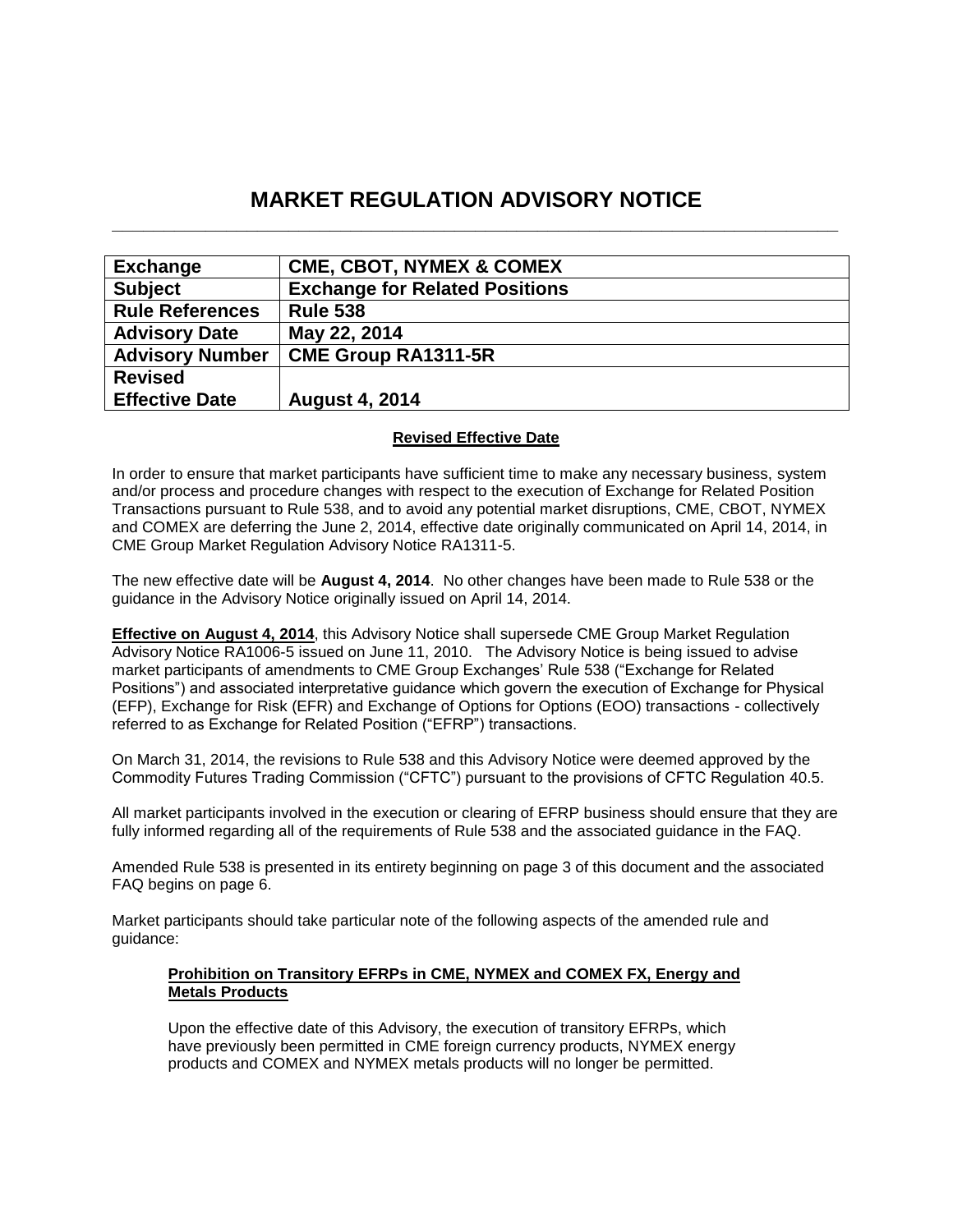CME Group RA1311-5R May 22, 2014 Page 2 of 14

> As defined in amended Rule 538, transitory EFRPs are EFRPs in which the execution of an EFRP is contingent upon the execution of another EFRP or related position transaction between the parties and where the transactions result in the offset of the related positions without the incurrence of market risk that is material in the context of the related position transactions. Questions 13-16 in the FAQ provide additional guidance in this regard.

The time period between the transactions is a factor considered in assessing whether the EFRP is a transitory EFRP; however, the legitimacy of the transactions will be evaluated based on whether the transactions have integrity as independent transactions exposed to market risk that is material in the context of the transactions.

#### **Recordkeeping and Submission Requirements**

Market participants should be attentive to all recordkeeping, clearing submission, and reporting requirements with respect to EFRP transactions. These requirements are addressed in detail in questions 18-25 in the FAQ.

Questions regarding this Advisory Notice may be directed to the following individuals in Market Regulation:

## **For NYMEX and COMEX Products For CME and CBOT Products**

 Lisa Halpern, Lead Analyst, 212.299.2902 Nicole Pecyna, Supervisor, 312.341.7713 Ryne Toscano, Director, 212.299.2879 Michael Joubert, Supervisor, 312.341.7714 William Lange, Director, 312.341.7757 Chris Reinhardt, Sr. Director, 312.435.3665

For media inquiries concerning this Advisory Notice, please contact CME Group Corporate Communications at 312.930.3434 or [news@cmegroup.com.](mailto:news@cmegroup.com)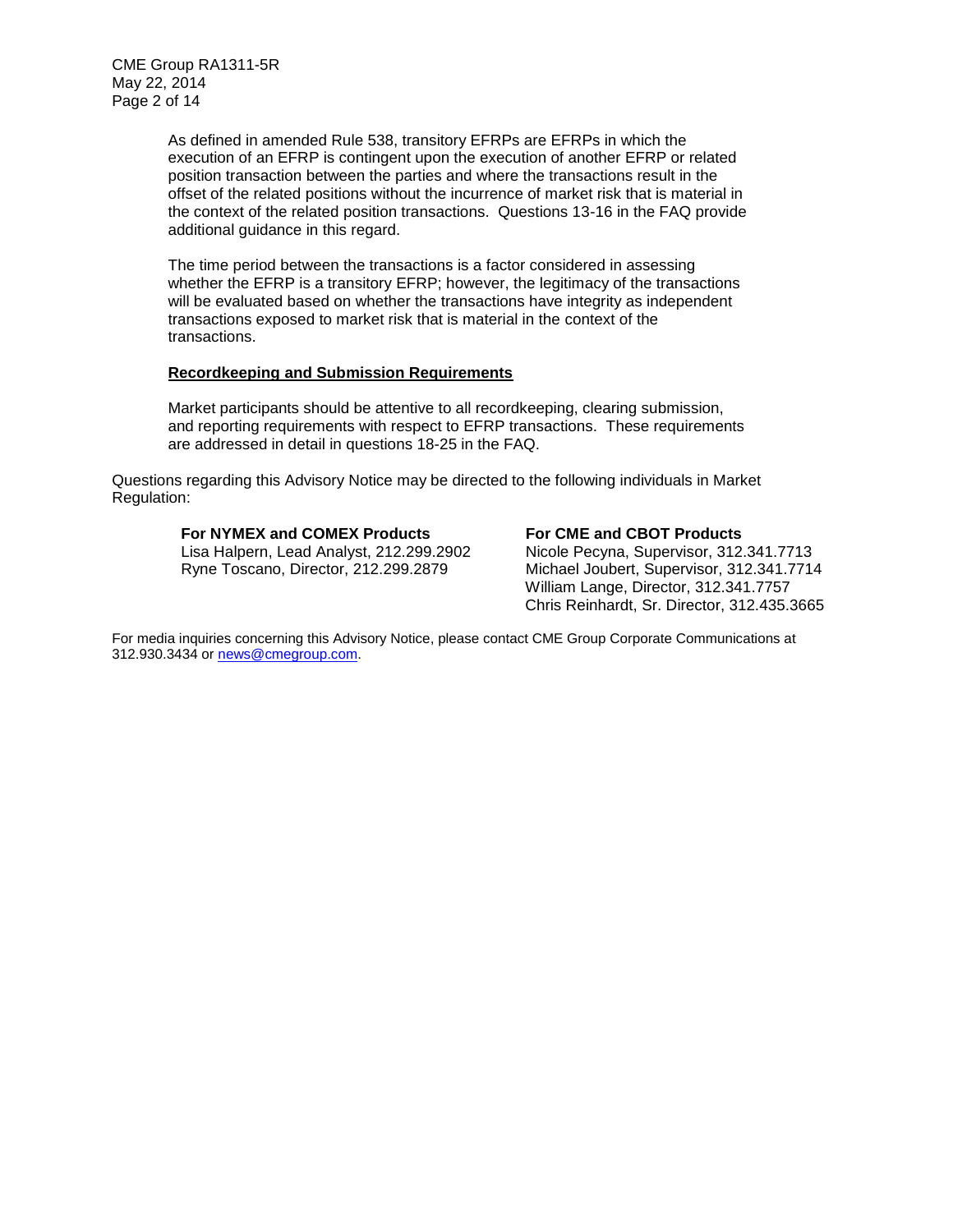## **Text of Amended Rule 538 – ("Exchange for Related Positions")**

An Exchange for Related Position ("EFRP") transaction involves a privately negotiated off-exchange execution of an Exchange futures or options contract and, on the opposite side of the market, the simultaneous execution of an equivalent quantity of the cash product, by-product, related product, or OTC derivative instrument corresponding to the asset underlying the Exchange contract.

The following types of EFRP transactions are permitted to be executed outside of the Exchange's centralized market in accordance with the requirements of this rule:

Exchange of Futures for Physical ("EFP") – the simultaneous execution of an Exchange futures contract and a corresponding physical transaction or a forward contract on a physical transaction.

Exchange of Futures for Risk ("EFR") – the simultaneous execution of an Exchange futures contract and a corresponding OTC swap or other OTC derivative transaction.

Exchange of Option for Option ("EOO") – the simultaneous execution of an Exchange option contract and a corresponding transaction in an OTC option or other OTC instrument with similar characteristics.

For purposes of this rule, EFPs, EFRs and EOOs shall collectively be referred to as EFRP transactions.

## **538.A. Parties to an EFRP**

One party to the EFRP must be the buyer of the Exchange contract and the seller of (or the holder of the short market exposure associated with) the related position; the other party to the EFRP must be the seller of the Exchange contract and the buyer of (or the holder of the long market exposure associated with) the related position. The Exchange contract and the corresponding related position must be executed for accounts with the same beneficial ownership.

Notwithstanding the foregoing, a member firm may facilitate, as principal, the related position component of an EFRP on behalf of a customer provided that the member firm can demonstrate that the related position was passed through to the customer who received the Exchange contract as part of the EFRP.

Parties to an EFR or EOO transaction must comply with all relevant CFTC regulations governing eligibility to participate in the related position component of such transactions.

## **538.B. Independently Controlled Accounts**

The opposing accounts to an EFRP transaction must be (a) independently controlled accounts with different beneficial ownership; (b) independently controlled accounts of separate legal entities with common beneficial ownership; or (c) independently controlled accounts of the same legal entity, provided that the account controllers operate in separate business units.

For EFRP transactions between accounts with common beneficial ownership, the parties to the trade must be able to demonstrate the independent control of the accounts and that the transaction had economic substance for each party to the trade.

## **538.C. Related Position**

The related position component of an EFRP must be the cash commodity underlying the Exchange contract or a by-product, a related product or an OTC derivative instrument of such commodity that has a reasonable degree of price correlation to the commodity underlying the Exchange contract. The related position component of an EFRP may not be a futures contract or an option on a futures contract.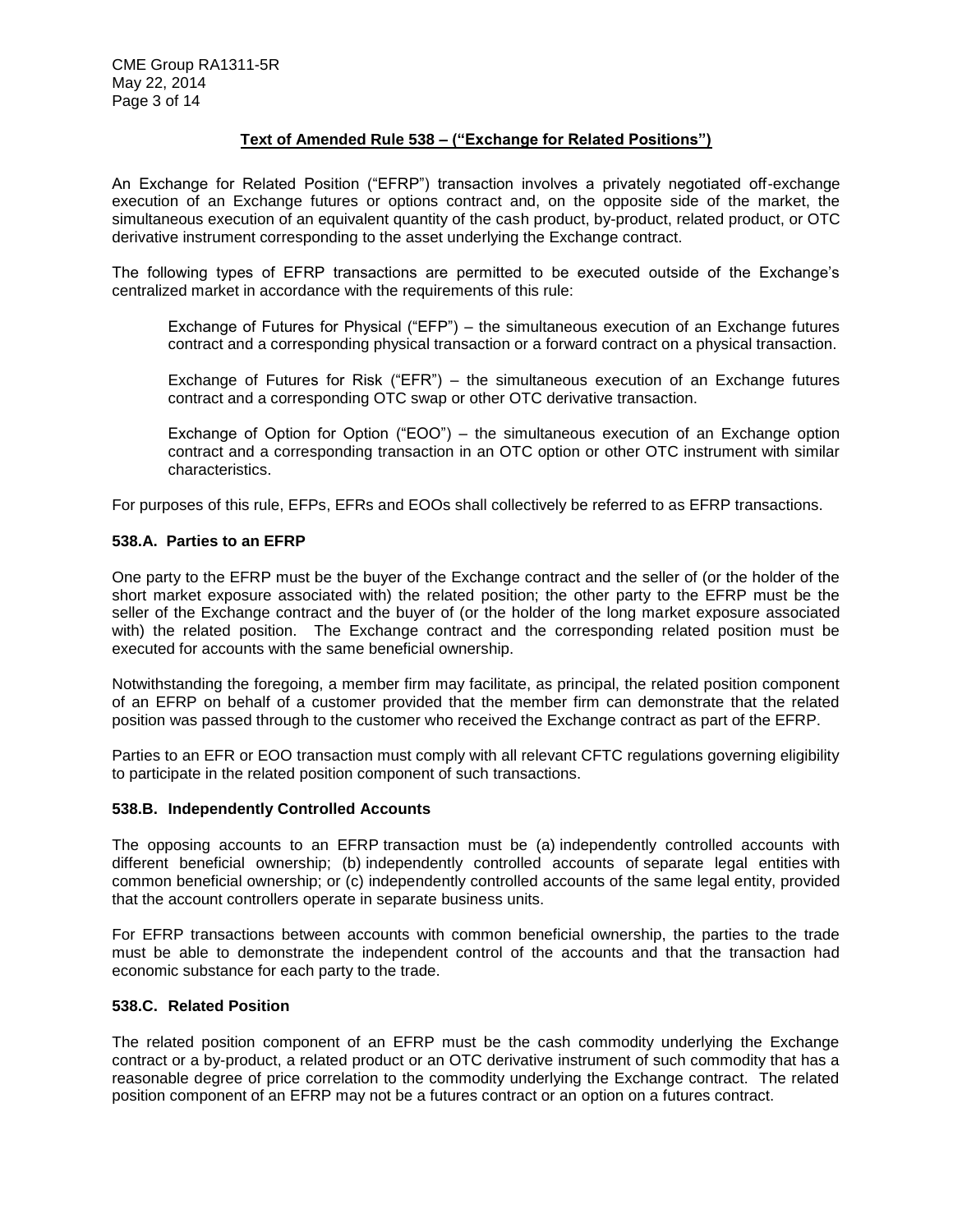Each EFRP requires a bona fide transfer of ownership of the underlying asset between the parties or a bona fide, legally binding contract between the parties consistent with relevant market conventions for the particular related position transaction.

The execution of an EFRP transaction may not be contingent upon the execution of another EFRP or related position transaction between the parties where the transactions result in the offset of the related position without the incurrence of market risk that is material in the context of the related position transactions.

## **538.D. EFPs in Connection with Inventory Financing of Storable, Non-Financial Commodities**

A party providing inventory financing for a storable agricultural, energy or metals commodity may, through the execution of an EFP, purchase the commodity and sell the equivalent quantity of futures contracts to a counterparty, and grant to the counterparty the non-transferable right, but not the obligation, to execute a second EFP during a specified time period in the future which will have the effect of reversing the original EFP.

#### **538.E. Quantity Equivalence**

The quantity of the related position component of the EFRP must be approximately equivalent to the quantity of the Exchange component of the EFRP. Appropriate hedge ratios between the Exchange and related position components of the EFRP may be used to establish equivalency.

#### **538.F. Prices and Price Increments**

The Exchange component of the EFRP transaction must be priced in accordance with the applicable futures price increments or option premium increments as set forth in the rules governing the Exchange contract.

EFRPs may be transacted at such commercially reasonable prices as are mutually agreed upon by the parties to the transaction. EFRPs may not be priced to facilitate the transfer of funds between parties for any purpose other than as the consequence of legitimate commercial activity.

## **538.G. EFRPs Following the Termination of Trading in Exchange Contracts**

EFRP transactions in certain Exchange contracts may be executed for a defined period of time following the termination of trading in accordance with the applicable product rules governing each Exchange contract. Such transactions may be executed only to liquidate Exchange positions.

#### **538.H. Recordkeeping**

Parties to an EFRP transaction must maintain all records relevant to the Exchange contract and the related position transaction, including order tickets, records customarily generated in accordance with relevant market practices, records reflecting payments between the parties and, where appropriate, transfer of title, as well as any other records required to be kept pursuant to CFTC Regulation 1.35. Brokers who facilitate EFRP transactions must maintain all records corresponding to their facilitation of the transactions.

Records related to EFRP transactions must be provided to the Exchange upon request. It shall be the responsibility of the carrying clearing member firm to obtain and submit the requested records of their clients to the Exchange on a timely basis.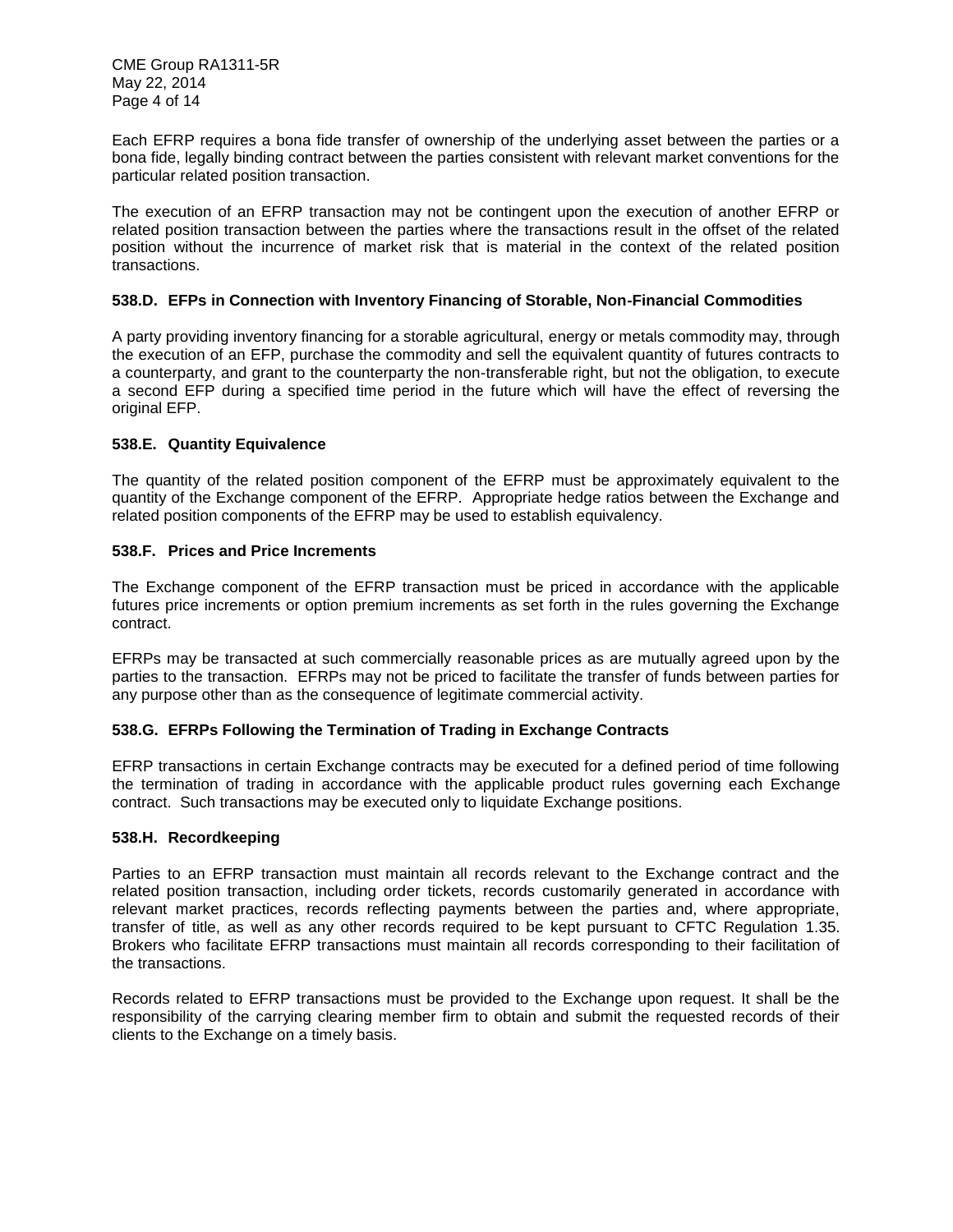## **538.I. Submission to the Clearing House**

Each EFRP transaction shall be submitted to the Clearing House within the time period and in the manner specified by the Exchange and the Clearing House. In all cases, the record submitted to the Clearing House must reflect the correct EFRP transaction type and must reflect the accurate date and time at which the relevant terms of the transaction were agreed upon by the parties to the trade.

An EFRP transaction submitted to the Clearing House shall not be considered accepted by the Clearing House until the transaction has cleared and the first payment of settlement variation and performance bond has been confirmed.

## **538.J. EFRP Volumes Required to be Reported with Daily Large Trader Positions**

Each clearing member, omnibus account and foreign broker responsible for submitting daily large trader positions in accordance with Rule 561 must submit for each reportable account the EFRP volume bought and sold in the reportable instrument. This information must be included in the daily Large Trader report to the Exchange.

## **538.K. Immediately Offsetting EFPs in Foreign Currency Futures**

EFPs in foreign currency futures wherein the parties immediately offset the cash transaction are permitted and the Exchange would expect to see confirmation statements issued by the bank/foreign exchange dealer party to the Transaction. These confirmation statements should be the type normally produced by the bank/foreign exchange dealer for confirmation of currency deals and should indicate, by name, the identity of the counter party principal to the Transaction. However, in circumstances where the EFP Transaction is between a bank/foreign exchange dealer and a CTA, account controller, or other Person acting on behalf of a third party (such as a commodity pool or fund), the cash side confirmation statement must identify, at minimum, the name of the third party's Carrying Clearing Member and the third party's account number (or other account specific designation), but need not identify the third party by name. These transactions are only permissible as EFPs in foreign currency futures and not in any other asset class or in EFRs or EOOs in foreign currency futures.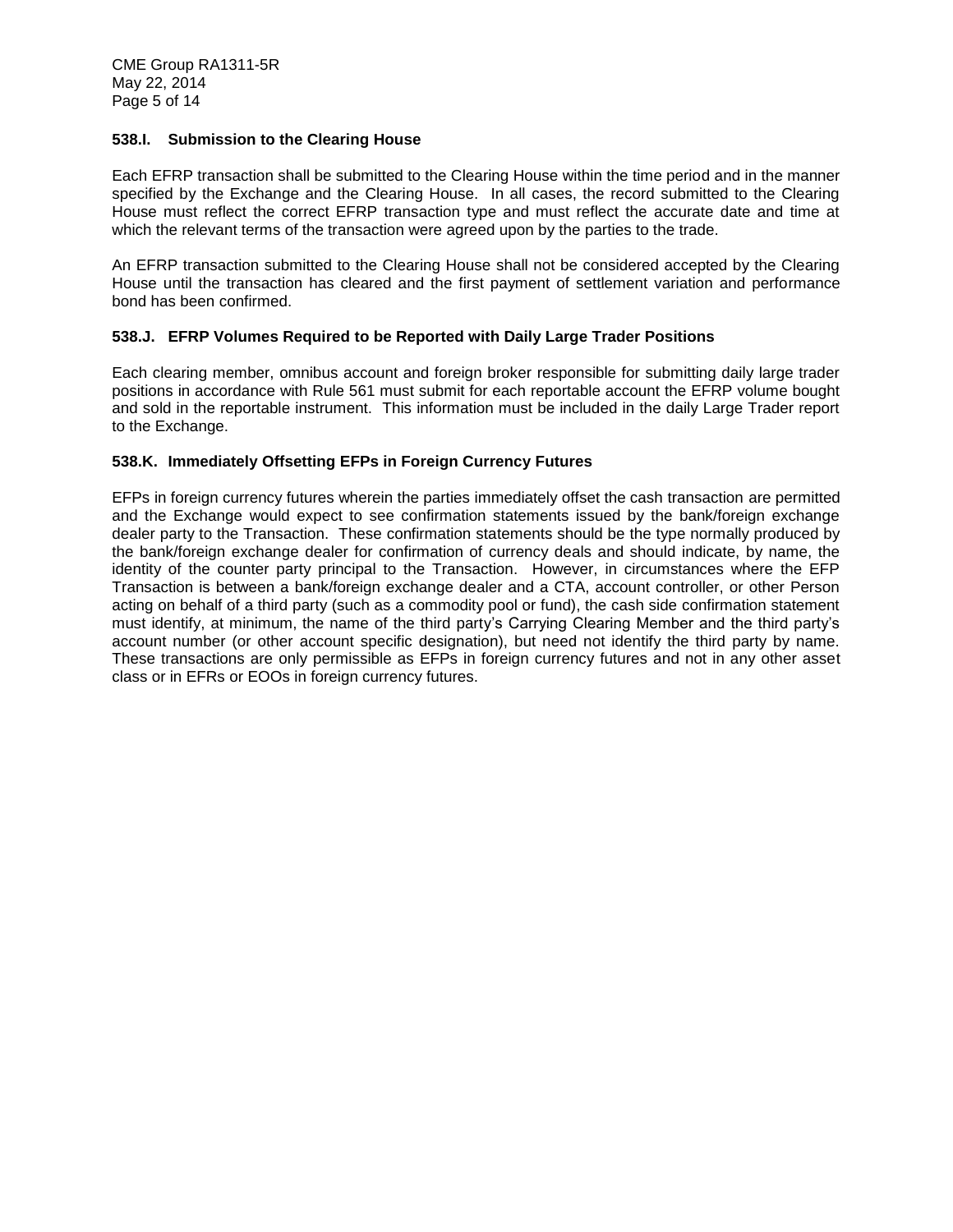# **FAQ Related to Rule 538 Exchange for Related Positions**

## **Q1: What are EFRP transactions?**

A1: EFRP is an acronym for Exchange for Related Position, and EFRPs are one of the permitted exceptions to the requirement that futures and options on futures be executed openly and competitively on the Exchange.

An EFRP transaction involves the off-exchange execution of an Exchange futures or options on futures contract and, on the opposite side of the market, the simultaneous execution of an equivalent quantity of the cash product, by-product, related product or OTC derivative instrument corresponding to the asset underlying the Exchange contract.

## **Q2: What is the difference between EFRP transactions and "Ex-Pit" transactions?**

A2: The term "Ex-Pit Transaction" refers broadly to transactions that Exchange rules permit to be executed outside of the Exchange's centralized market. Permissible Ex-Pit transactions include EFRPs, block trades and transfer trades. EFRPs are addressed in Rule 538; block trades are addressed in Rule 526, and transfer trades are addressed in Rule 853.

#### **Q3: What are the different types of EFRPs permitted by CME Group Exchanges?**

A3: The following types of Exchange for Related Position ("EFRP") transactions are permitted to be executed outside of the Exchange's centralized market in accordance with the requirements of Rule 538, the application guidance in this advisory, and any applicable CFTC regulations.

Exchange of Futures for Physical ("EFP") – the simultaneous execution of an Exchange futures contract and a corresponding physical transaction or a forward contract on a physical transaction.

Exchange of Futures for Risk ("EFR") – the simultaneous execution of an Exchange futures contract and a corresponding OTC swap transaction or other OTC derivative transaction.

Exchange of Option for Option ("EOO") – the simultaneous execution of an Exchange option contract and a corresponding transaction in an OTC option or other OTC instrument with similar characteristics.

The related position component of an EFRP may not be a futures contract or an option on a futures contract.

Where the related position component of an EFRP is a physical transaction, a forward contract that is not otherwise defined as a swap under federal regulations, an Exchange Traded Fund ("ETF") or an Exchange Traded Note ("ETN"), the transaction should be submitted for clearing as an EFP transaction type.

Where the related position component of an EFRP is an instrument defined as a swap pursuant to federal regulations, or is another OTC derivative transaction, the transaction must be submitted as an EFR or an EOO transaction type, as applicable, and must be reported as required under Parts 43 and 45 of Commodity Futures Trading Commission Regulations. For further information regarding CFTC/SEC product definitions, market participants should reference the August 13,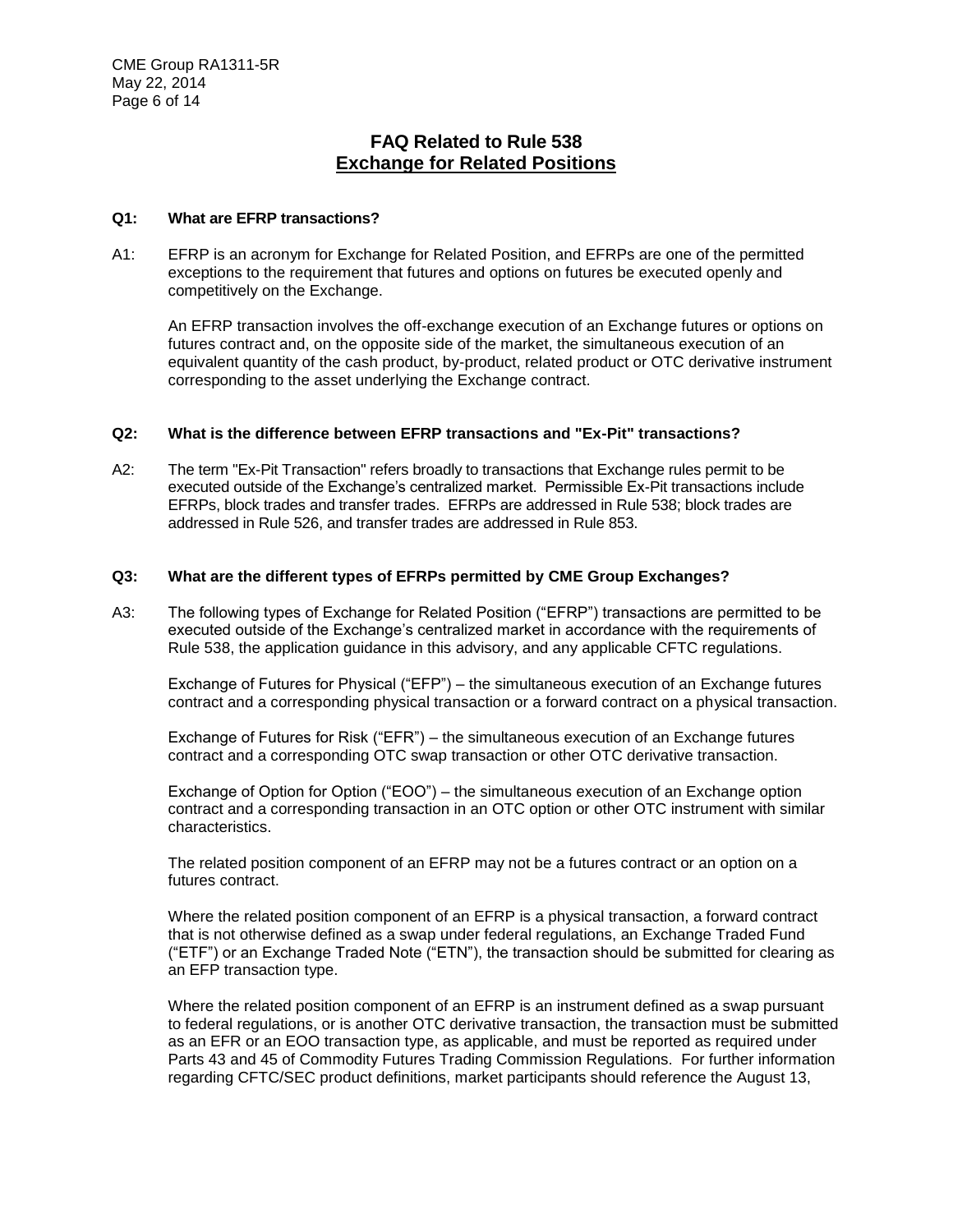2012 Federal Register release (77 FR 48207) that defines swaps and the scope of the forward contact exclusion.

A swap that is traded on or subject to the rules of a designated contract market ("DCM") or a swap execution facility ("SEF") is ineligible to be the related position component of an EFR or EOO transaction executed pursuant to Rule 538.

The above-referenced exclusion does not apply to swaps that are bilaterally negotiated and submitted for clearing-only to a DCO provided such swaps have a reasonable degree of correlation to the underlying CME Group Exchange product.

#### **Q4: Can EFRPs be executed in any of the CME Group Exchanges' futures and options contracts?**

A4: EFRPs may be executed in any of the CME Group Exchanges' futures and futures options contracts provided that the transaction conforms to the requirements of Rule 538 and any associated advisories, as well as with any applicable CFTC regulations.

#### **Q5: Are there specified trading hours during which EFRP transactions may be executed?**

A5: EFRPs may be executed at any time. However, an EFRP transaction submitted to the Clearing House shall not be considered to have been accepted by the Clearing House until the transaction has cleared and the first payment of settlement variation and performance bond has been confirmed.

#### **Q6: Can an EFRP be executed after trading has ceased in an expiring contract?**

A6: EFRP transactions in certain Exchange contracts may be executed for a defined period of time following the termination of trading only to liquidate Exchange positions and only in accordance with the applicable product rules governing each Exchange contract. The applicable product chapter of the relevant Exchange's rulebook will specify if such transactions are permitted and, if so, the time period following the cessation of trading during which such transactions are eligible to be executed.

## **Q7: Are there restrictions on who may participate in EFRP transactions?**

A7: EFP Transactions – There are no specific eligibility requirements for participation in an EFP transaction.

EFR and EOO Transactions – Participants to EFR and EOO transactions must comply with applicable CFTC requirements governing eligibility to transact the related position component of an EFR or EOO, and participants should consult with counsel as appropriate to determine eligibility. In this regard, market participants should be mindful of all eligibility standards applicable to related positions, including, where applicable, CFTC Regulations Part 32-Regulation of Commodity Option Transactions and Part 35-Swaps In An Agricultural Commodity.

#### **Q8: May EFRPs be executed between affiliated accounts?**

- A8: The opposing accounts involved in the execution of an EFRP must be:
	- a) independently controlled accounts with different beneficial ownership; or
	- b) independently controlled accounts of separate legal entities with common beneficial ownership; or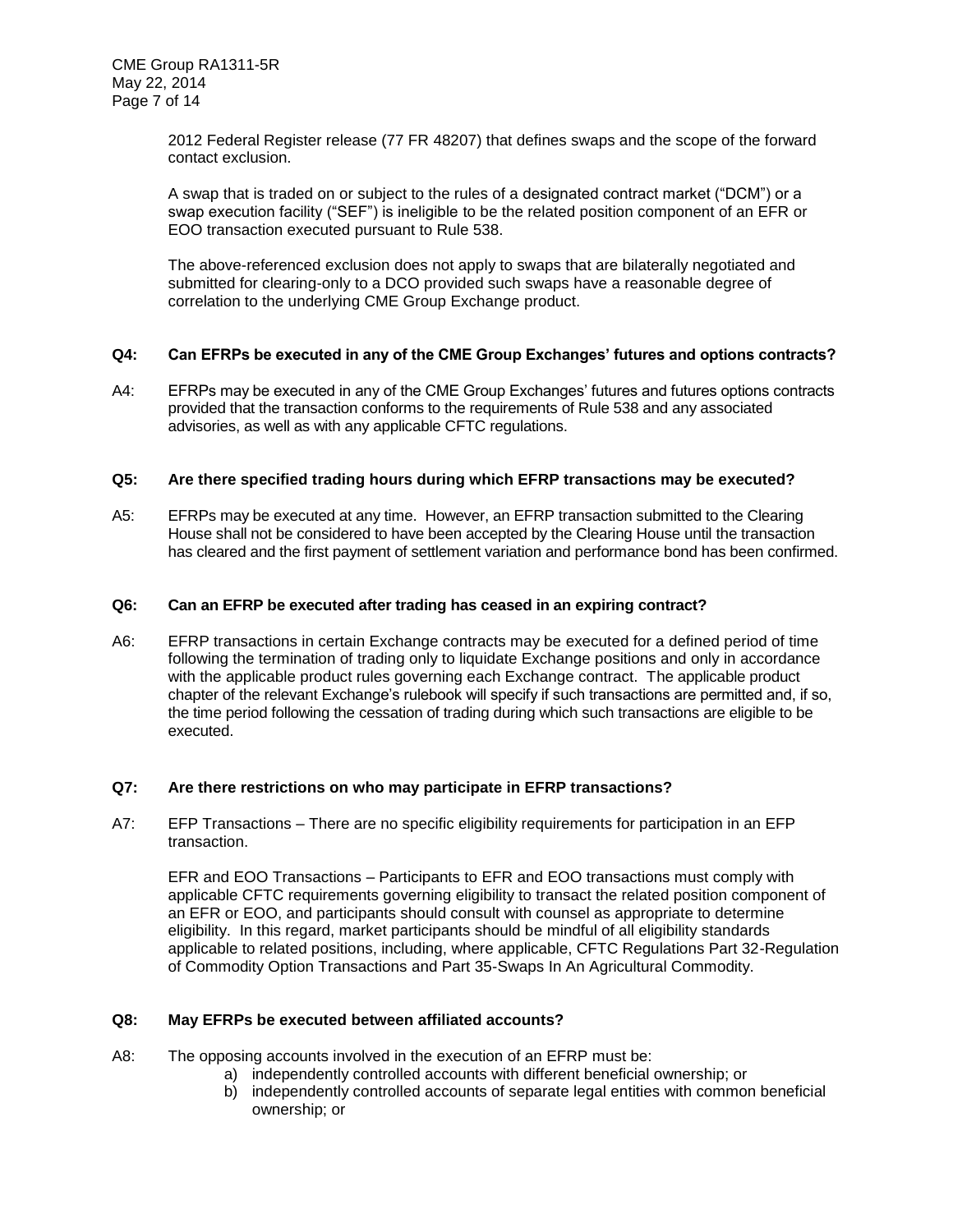c) independently controlled accounts of the same legal entity provided that the account controllers operate in separate business units.

Accounts with the same beneficial ownership include accounts owned by the same person or entity, accounts of a parent and its wholly owned subsidiaries, and accounts of subsidiaries that are wholly owned by the same parent. Common beneficial ownership is more inclusive and includes not only accounts with the same beneficial ownership, but also accounts with common beneficial ownership that is less than 100%.

Parties to an EFRP transaction involving the same legal entity or common beneficial owner must be able to demonstrate the independent control of decision making for the respective accounts and that the EFRP had economic substance for each party to the trade.

## **Q9: Are multi-party EFRP transactions permitted?**

A9: Typically, there may be only two parties involved in an EFRP transaction. One party to the EFRP must be the buyer of the Exchange contract and the seller of (or the holder of the short market exposure associated with) the related position; the other party to the EFRP must be the seller of the Exchange contract and the buyer of (or the holder of the long market exposure associated with) the related position. The Exchange contract and corresponding related position of an EFRP must be executed for accounts with the same beneficial ownership.

Notwithstanding the foregoing, a member firm may facilitate, as principal, the related position component of an EFRP on behalf of an eligible customer provided that the member firm can demonstrate that the related position was passed through to the customer who received the Exchange contract as part of the EFRP.

## **Q10: Are there restrictions on the price at which an EFRP transaction may be executed?**

A10: EFRPs may be transacted at such commercially reasonable prices as are mutually agreed upon by the parties to the transaction, provided that the price conforms to the applicable futures price increments or option premium increments set forth in the product chapter rules for the relevant Exchange contract.

EFRPs may not be priced to facilitate the transfer of funds between parties for any purpose other than as a consequence of legitimate commercial activity. Market participants may be required to demonstrate that EFRPs executed at prices away from prevailing market prices were executed at such prices for legitimate purposes.

#### **Q11: Can EFRPs be average priced?**

A11: Yes. EFRP transactions designated for average pricing must conform to the requirements of Rule 553 ("Average Price System") and Rule 538.

#### **Q12: Are the prices and quantities of EFRP transactions publicly reported?**

A12: The price of the Exchange leg of an EFRP transaction is not publicly reported. EFRP volumes are reported daily, by instrument, on the CME Group website.

Parties to an EFR or EOO transaction should consult CFTC regulations regarding the swap reporting requirements associated with their execution of the related position transaction.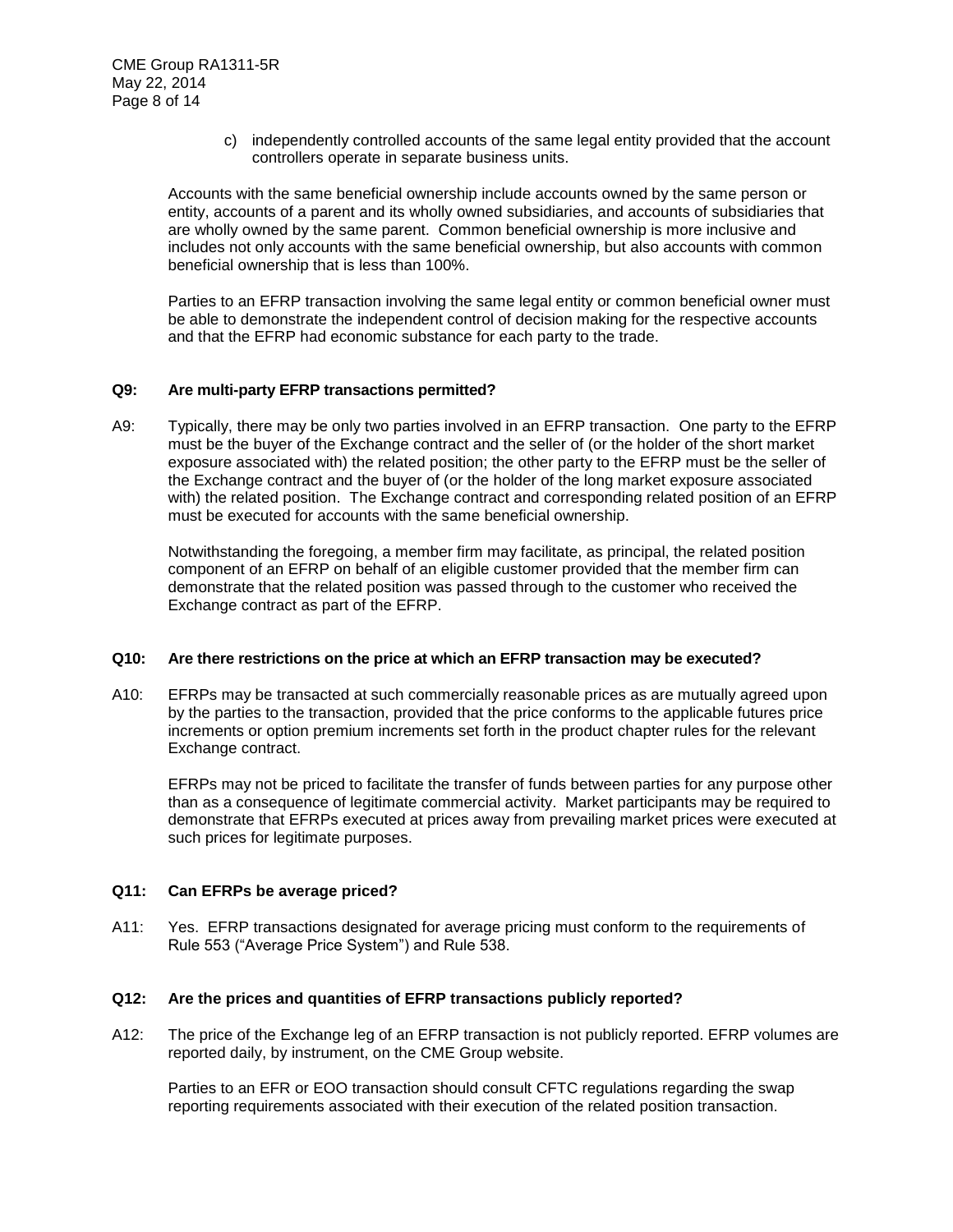## **Q13: Are transitory EFRPs permitted in any products listed on CME Group exchanges?**

A13: No.

Transitory EFRPs are EFRPs in which the execution of an EFRP is contingent upon the execution of another EFRP or related position transaction between the parties and where the transactions result in the offset of the related positions without the incurrence of market risk that is material in the context of the related position transactions.

The time period between the transactions is a factor considered in assessing whether the EFRP is a transitory EFRP; however, the legitimacy of the transactions will be evaluated based on whether the transactions have integrity as independent transactions exposed to market risk that is material in the context of the transactions.

Where economically equivalent futures products trade on a CME Group Exchange and another exchange, the contingent execution between two parties of equal and opposite EFRPs on each exchange where the related position components offset and are not subject to market risk shall be considered a prohibited transitory EFRP at the applicable CME Group Exchange.

## **Q14: Can a swap be negotiated to settle via an EFR?**

A14: Parties to a swap may agree to settle the swap via an EFR provided that the determination of the settlement value of the swap (floating price) is subject to market risk that is material in the context of the transaction. For example, parties may negotiate a swap to settle via EFR on a specific date in the future at the futures settlement price or the average settlement price over a prescribed time period.

#### **Q15: Can an EFRP incorporate multiple legs on the Exchange component of the transaction or incorporate multiple legs on the related position component of the EFRP?**

A15: An EFRP may incorporate multiple Exchange components provided that all of the Exchange components have the same market bias (long or short). For example, a Eurodollar futures strip versus equivalent exposure in an interest rate swap may be executed as an EFR.

EFRP transactions incorporating multiple Exchange components with different market biases (long and short) are permitted only where the Exchange components are legs of a recognized intercommodity spread involving a product and its by-products. For example, a party may execute an EFR buying crude oil futures and selling gasoline and heating oil futures versus a crack spread swap, or an EFR buying soybean futures and selling soybean oil and soybean meal futures versus a soybean crush swap.

An EFRP may incorporate multiple related position components provided that the net exposure of the related position components is approximately equivalent to the quantity of futures exchanged or, in the case of an EOO, the net delta-adjusted quantity of the OTC option components is approximately equivalent to the delta-adjusted quantity of the Exchange-listed option.

#### **Q16: Can EFPs be utilized to facilitate inventory financing in storable non-financial commodities?**

A16: EFP transactions entered into for the purpose of obtaining inventory financing for storable agricultural, metals and energy commodities are permitted in accordance with the following: A party providing inventory financing for a storable, non-financial commodity may, through the execution of an EFP, purchase the commodity and sell the equivalent quantity of futures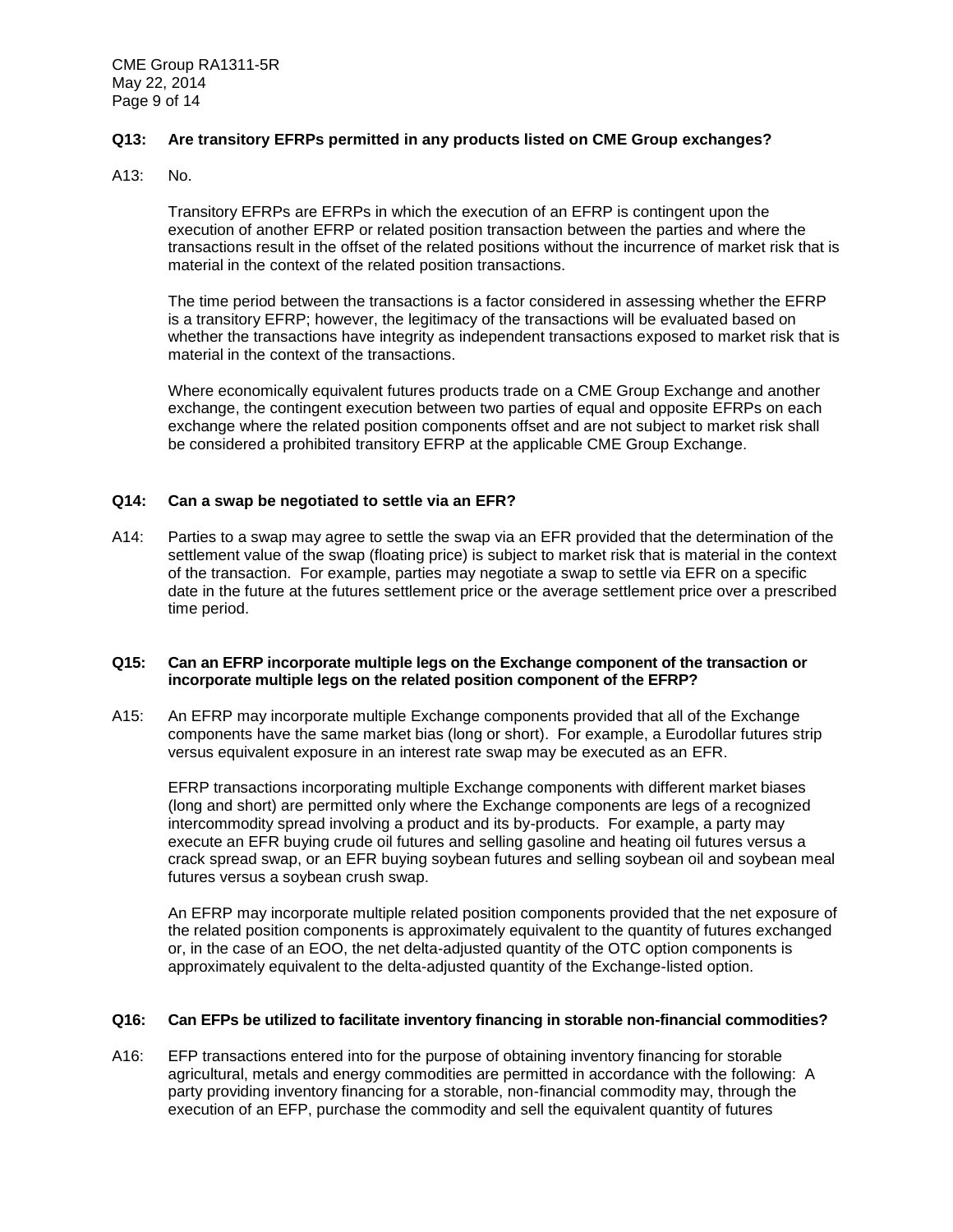contracts to a counterparty, while simultaneously granting to the counterparty the nontransferable right, but not the obligation, to execute a second EFP that reverses the original EFP during a specified time period in the future.

## **Q17: What types of instruments are considered acceptable for use as the related position side of EFRPs?**

A17: The related position component of the EFRP must involve the product underlying the Exchange contract or a by-product, related product or OTC derivative instrument that is reasonably correlated to the corresponding Exchange instrument.

The related position component of an EFRP may not be a futures contract or an option on a futures contract.

Where the risk characteristics and/or maturities of the related position differ from the instrument underlying the Exchange contract, the parties to the EFRP may be required to demonstrate the correlation between the products and the methodology used in equating the futures to the related position. In all cases, the related position transaction must be comparable with respect to quantity, value or risk exposure of the corresponding Exchange contract.

Each EFRP requires a bona fide transfer of ownership of the cash commodity between the parties or a bona fide, legally binding contract between the parties consistent with relevant market conventions for the particular related position transaction.

Where the related position component of an EFRP is a physical transaction, a forward contract that is not otherwise defined as a swap under federal regulations, an Exchange Traded Fund ("ETF") or an Exchange Traded Note ("ETN"), the transaction should be submitted for clearing as an EFP transaction type.

Where the related position component of an EFRP is an instrument defined as a swap pursuant to federal regulations, or is another OTC derivative transaction, the transaction must be submitted as an EFR or an EOO transaction type, as applicable, and must be reported as required under Parts 43 and 45 of Commodity Futures Trading Commission Regulations. For further information regarding CFTC/SEC product definitions, market participants should reference the August 13, 2012 Federal Register release (77 FR 48207) that defines swaps and the scope of the forward contact exclusion.

Generally acceptable related position instruments for EFRPs in the following product groups include, but are not limited to, the following:

Foreign Exchange Contracts: Instruments acceptable as the related position component of an FX EFRP transaction include spot, forwards, non-deliverable forwards ("NDFs"),swaps and swaptions, cross-currency basis swaps, OTC FX options, non-deliverable options ("NDOs"), currency baskets, ETFs and ETNs.

Interest Rate Contracts: Instruments acceptable as the related position component of an interest rate EFRP include Treasuries, Agencies, investment grade corporates, money market instruments, interest rate swaps and swaptions, forward rate agreements (FRAs), mortgage instruments including collateralized mortgage obligations, OTC interest rate options, ETFs and ETNs.

Equity Index Contracts: Instruments acceptable as the related position component of a stock index EFRP include stock baskets provided the basket has a historical correlation to the index of 90% or greater and, further, that the basket represents at least 50% of the underlying index by weight or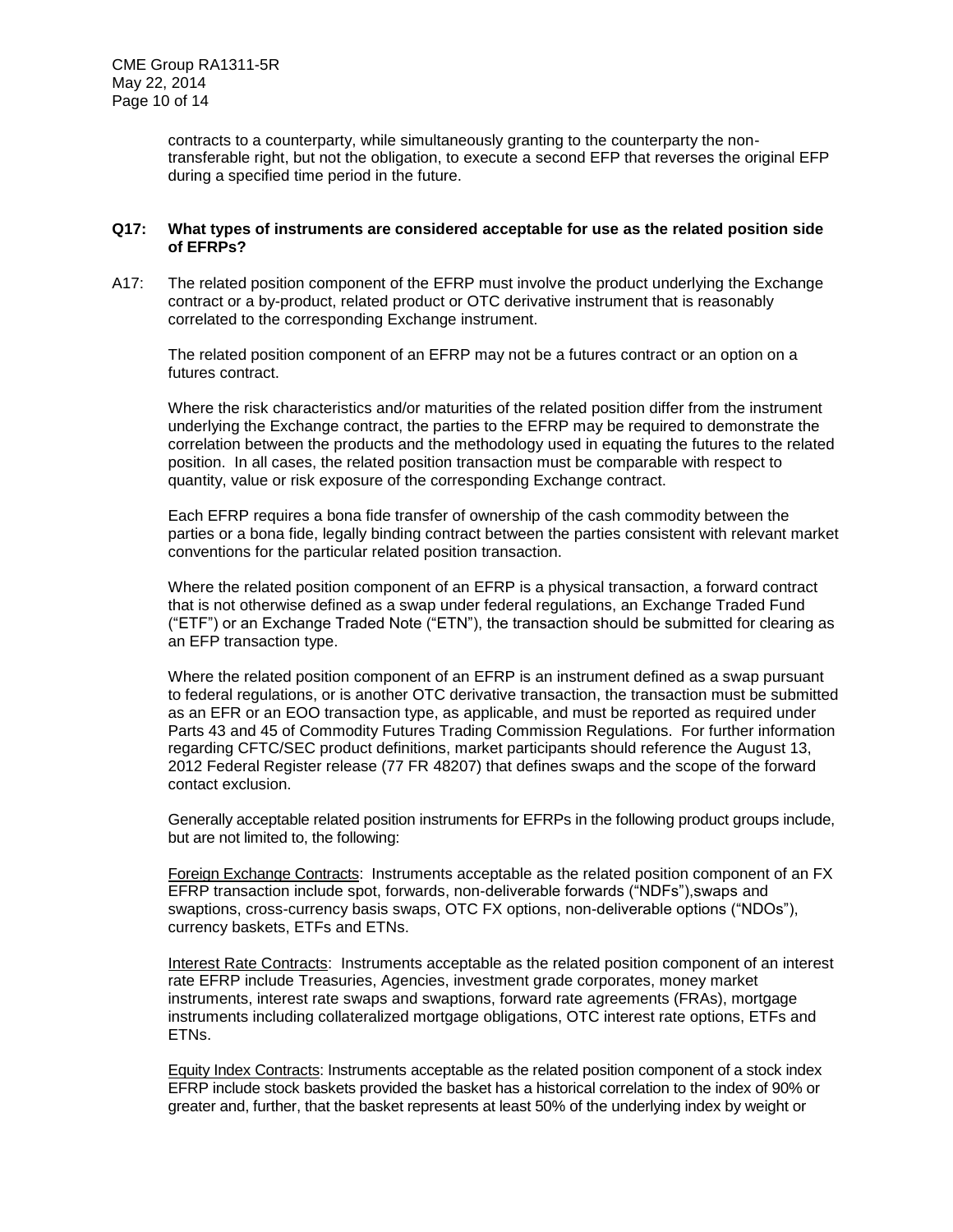includes at least 50% of the stocks in the underlying index. The notional value of the basket must be approximately equal to the value of the corresponding exchange contract. Other acceptable instruments include equity index swaps and swaptions, OTC equity index options, ETFs and ETNs.

Agricultural Contracts: Instruments acceptable as the related position component of an EFRP in agricultural products include the commodity underlying the futures contract or a by-product or related product that is reasonably correlated to the futures being exchanged, physical forwards, cash-settled forwards, agricultural commodity swaps or swaptions, OTC agricultural options, ETFs and ETNs.

Commodity Index Contracts: Instruments acceptable as the related position component of an EFRP involving an Exchange contracts based on a commodity index (*e.g*., S&P GSCI, Dow UBS Index) include a corresponding commodity index swap or swaption, ETFs or ETNs.

Energy Contracts: Instruments acceptable as the related position component of an EFRP in energy products include the commodity underlying the futures contract or a by-product or related product that is reasonably correlated to the futures being exchanged, physical forwards, cash-settled forwards, energy commodity swaps or swaptions, OTC energy options, ETFs and ETNs.

Metals Contracts: Instruments acceptable as the related position component of an EFRP in metals products include related spot transactions, physical forwards, cash-settled forwards, swaps and swaptions, OTC metals options, ETFs and ETNs.

Questions regarding the acceptability of related position instruments may be addressed to the Market Regulation contacts listed in this Advisory Notice.

#### **Q18: What are the recordkeeping requirements for EFRPs?**

A18: Parties to an EFRP must maintain all records relevant to the Exchange contract and the corresponding related position transaction, including any records required to be kept pursuant to CFTC Regulation 1.35. Upon request, such records must be provided to Market Regulation in a timely manner.

Records that may be requested include, but are not limited to, the following:

- A. All order tickets, trade blotters, e-mails, instant messages, telephone recordings or other records related to the order placement, negotiation, execution and/or confirmation of the EFRP.
- B. All cash confirmations and signed contracts corresponding to the cash or derivative component of the EFRP. The documentation must contain all of the relevant terms of the transaction and counterparty information.
- C. For EFPs, third party proof of payment evidencing settlement and documentation representing the transfer of ownership of the commodity. For EFPs involving forward contracts, such information may be requested if the forward contract has settled at the time of the request.
- D. Futures account statement reflecting confirmation of the EFRP.
- E. Records reflecting the booking of the cash or derivative transaction in the firm's internal bookkeeping systems.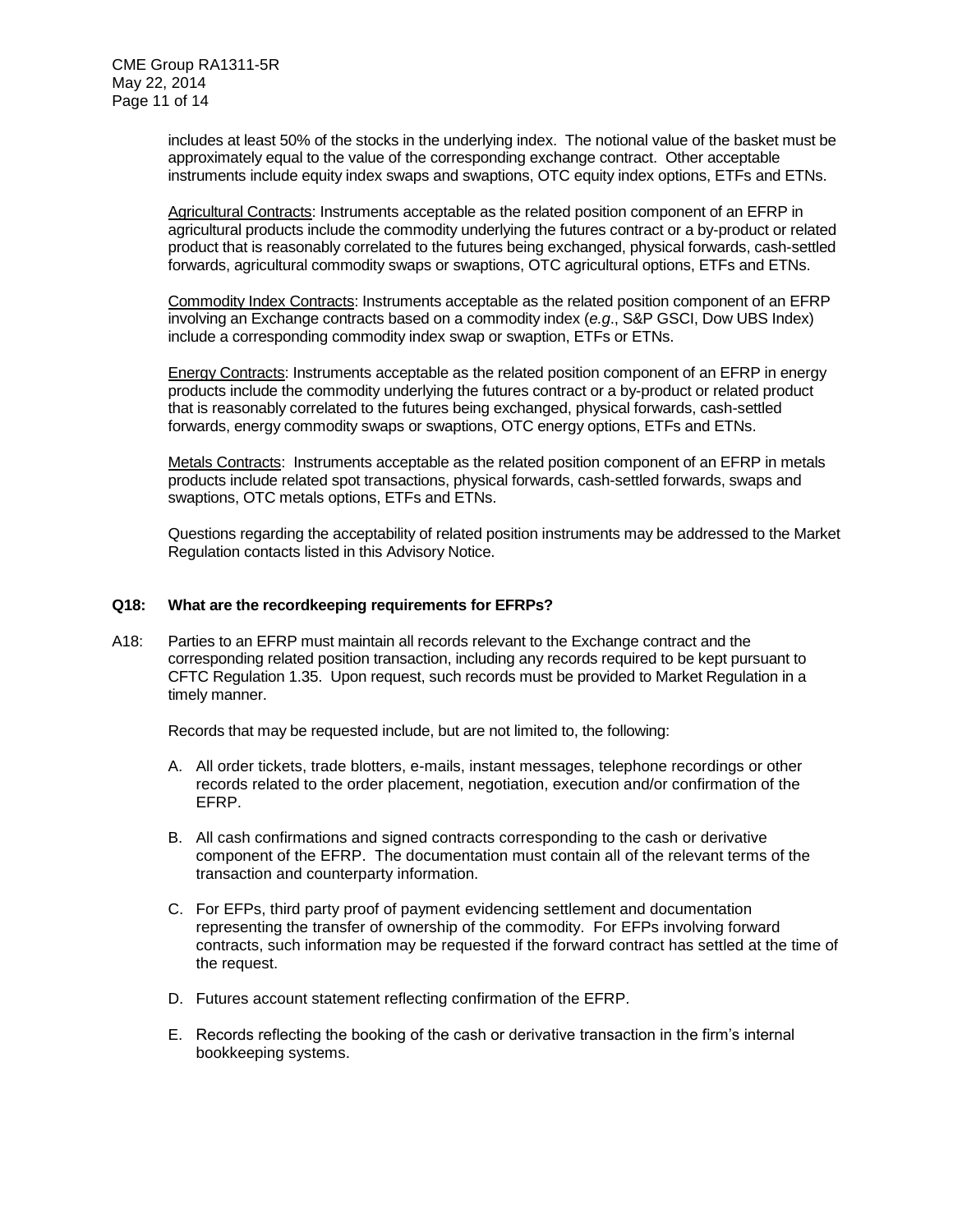#### **Q19: Who is responsible for submitting EFRP records when a request for such records is made by the Market Regulation Department?**

A19: Upon request, related position documentation for an EFRP must be provided on a timely basis and in the form and manner requested, to the Market Regulation Department. The clearing firm carrying the account shall be responsible for obtaining relevant EFRP records from its client and submitting the records to Market Regulation.

Pursuant to Rule 418 ("Consent to Exchange Jurisdiction"), any party initiating or executing a transaction subject to the rules of the Exchange, or for whose benefit such transaction has been executed, is subject to the jurisdiction of the Exchange and may be required by Market Regulation to produce records and cooperate fully with any investigation.

Pursuant to Rule 512 ("Reporting Infractions"), Market Regulation may assess summary fines of up to \$10,000 per offense against members and non-member firms for the failure to provide requested records in a complete or timely manner. Repeated or egregious failures to provide requested records in a complete or timely manner may result in referral to the Probable Cause Committee for consideration of charges under Rule 432.L. ("General Offenses").

## **Q20: Must transactions executed as EFRPs be designated as EFRPs on customer account statements?**

A20: FCMs must accurately identify EFRP transactions as such on all customer statements. It is not acceptable to designate the trades as "Ex-Pit" or "ClearPort" trades as such terms may reflect transaction types other than EFRPs.

## **Q21: How are EFRPs submitted to the Clearing House?**

A21: EFRPs may be submitted to the Clearing House via Front-End Clearing ("FEC"), via CME ClearPort ("CPC"), or, for EFRPs entered from the NYMEX or COMEX trading floor, via the Clearing System Broker User Interface.

For information regarding the submission of EFRPs using Front End Clearing, please contact Clearing Services at 312.207.2525 or via email at [ccs@cmegroup.com.](mailto:ccs@cmegroup.com)

For information regarding the submission of EFRPs using CME ClearPort, please contact CME ClearPort Market Operations at 1-800-438-8816 or via email at [CustCare@cmegroup.com](mailto:CustCare@cmegroup.com)

#### **Q22: How soon after execution must the EFRP be submitted to the Clearing House?**

#### A22: CME and CBOT Products

For EFRPs executed between 6:00 a.m. and 6:00 p.m. Central Time, the trades must be submitted within one hour after the relevant terms have been determined. For EFRPs executed between 6:00 p.m. and 6:00 a.m., Central Time, the trades must be submitted no later than 7:00 a.m. Central Time.

### NYMEX and COMEX Products

For EFRPs executed between 7:00 a.m. and 5:45 p.m. Eastern Time, the trades must be submitted within one hour after the relevant terms have been determined. For EFRPs executed between 5:45 p.m. and 7:00 a.m., Eastern Time, the trades must be submitted prior to 8:00 a.m. Eastern Time.

The relevant terms of the EFRP are considered to have been determined at the time the price and quantity of the Exchange contract and the corresponding related position component of the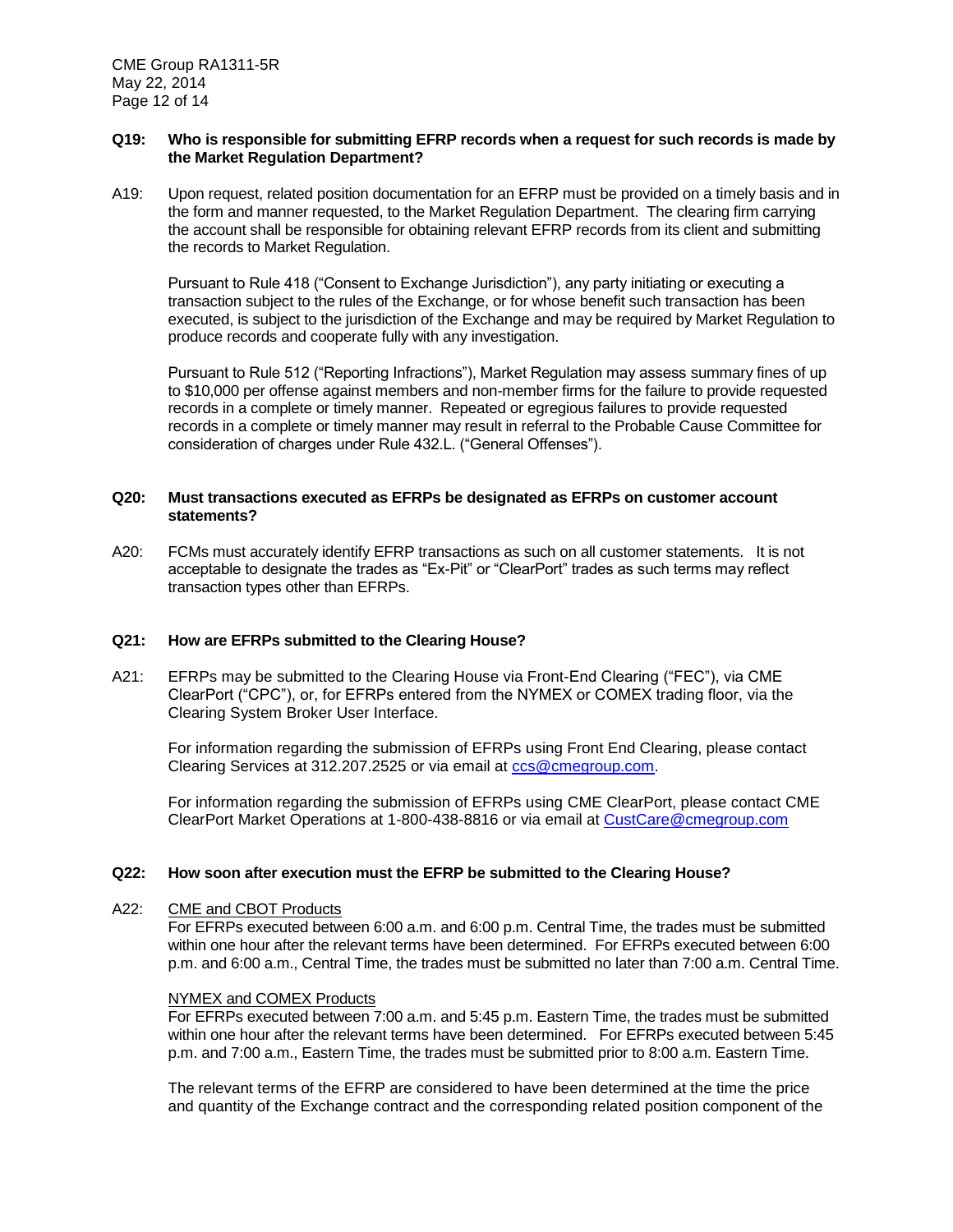transaction are agreed upon by the parties to the EFRP. However, where the actual delivery quantity may not be precisely determined by the parties until the time of delivery, the parties may contractually agree to submit the transaction to the Clearing House within the required reporting period following the time at which the actual delivery quantities are determined, rather than reporting the EFRP at the time of pricing. Absent such contractual arrangement, the transaction must be reported at the time of pricing.

Notwithstanding the foregoing, EFRPs may not, under any circumstances, be submitted for clearing later than the end of the permissible posting period for EFRP transactions following the expiration of the underlying futures contract as specified in the relevant product chapter of the applicable Exchange rulebook.

## **Q23: Must the execution date and time be submitted for EFRPs?**

A23: The date and time of execution must be accurately submitted for each EFRP transaction. The execution date and time to be submitted are the date and time at which the relevant terms of the transaction were determined by the parties to the trade as described in Q22.

The execution time for EFRPs entered by members and their employees on the NYMEX/COMEX trading floor via the Clearing System Broker User Interface must be entered in Eastern Time. In all other cases, the execution time for EFRPs must be entered in Central Time.

#### **Q24: Must a broker be specified when submitting EFRPs to the Clearing System?**

A24: Direct entry of an EFRP into Front-End Clearing does not require the entry of a broker for the transaction.

Entry of EFRPs through CME ClearPort Clearing by a registered user requires that the "Broker Firm" and "Broker Name" fields be populated.

Entry of EFRPs by members and their employees on the NYMEX trading floor via the Clearing System Broker User Interface require information identifying the party entering the transaction.

#### **Q25: What information regarding EFRPs must be submitted in a reporting firm's daily Large Trader position file?**

A25: A firm's daily Large Trader position file must include for each reportable account the EFRP volume bought and sold in the reportable instrument.

#### **Q26: What are the responsibilities of firms in connection with EFRPs executed or cleared on behalf of a customer?**

A26: Firms that execute or clear EFRPs on behalf of customers are responsible for ensuring that their customers who execute EFRPs are fully informed regarding Exchange EFRP requirements. Upon request by the Market Regulation Department, firms carrying accounts that execute EFRPs are responsible for obtaining and submitting records of their clients' EFRP transactions in a timely and complete manner.

Firms that execute or clear EFRPs on behalf of customers should establish, document and execute controls that are reasonably designed to prevent and detect the execution of non-bona fide EFRPs. If a clearing member has actual or constructive notice or knowledge of the execution